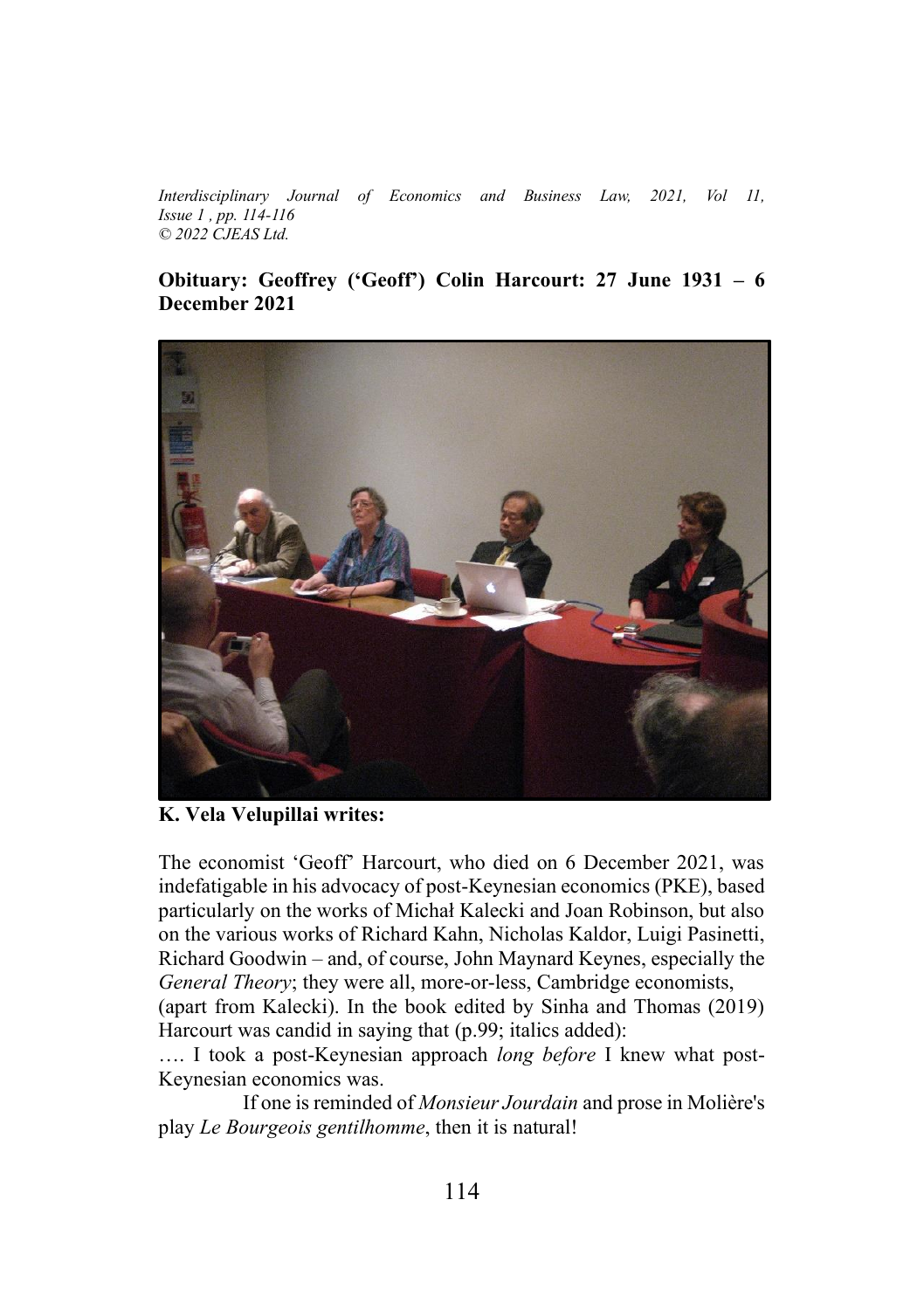Geoff refers to post-Keynesian economics, not macroeconomics, microeconomics, mesoeconomics, picoeconomics or whatever. It was because he believed, and acted on, various types of economics – and considered them from an enlightened and humane policy point of view, politically, behaviourally and sociologically.

Geoff's post-Keynesian economics is also based on his reading and understanding of Ricardo, Marx and Marshall  $-$  so, it is an amalgam of classical and neoclassical economics. It was also influenced by  $-$  but not to the point of emulation – Sraffa.

In the two best known articles  $-\text{according to him} - \text{of his}, \text{he}$ develops, both micro and macro economically, many of the ideas that went into his version of PKE: the 1969 survey of debates in capital controversies in the *Journal of Economic Literature* and the 1965, *Oxford Economic Papers* piece on *The Accountant in a Golden Age*.

He articulated ideas from all these worthies and forged a particular Harcourt version of PKE. From this background and vantage point, he constructed his over 360 articles (in superb journals), 17 books (by reputable publishers), 57 explicit collaborators (from diverse countries), the works and theses he supervised, encouraged and inspired in countless students from all over the world, over a period of seven decades, as a student, researcher, teacher, visitor, fellow, reader and professor (subsequently, as emeritus) and numerous lectures at various universities, colleges, institutes and (professional) associations.

He is the recipient of numerous honorary degrees, awards and  $prizes - all of them can be seen and read in his CV, available freely, on$ the internet and on social media of many sorts. Also, there are many appreciative articles about Geoff  $-\alpha$  and a number of journals commemorated his contributions with special issues, and so did many chapters in respectable books by well-known publishers. Geoff Harcourt may well be one of the few who had many volumes of *Festschrifts*  published honouring him, but they were also reviewed in respectable journals by well-known scholars.

As he articulated in Harcourt (1995), Geoff Harcourt considered himself an Australian patriot and a Cambridge economis*t*; but he, like many greats from that seat of learning, became 'out-of-date' with the way things have turned out in modern life.

Geoff Harcourt was a scholar of impeccable integrity, unrivalled dedication, admirable courage, humane kindness and generosity  $-$  especially towards the underprivileged  $-$  and his work, both in the academic world and in the 'practical' world of the 'here and now,'